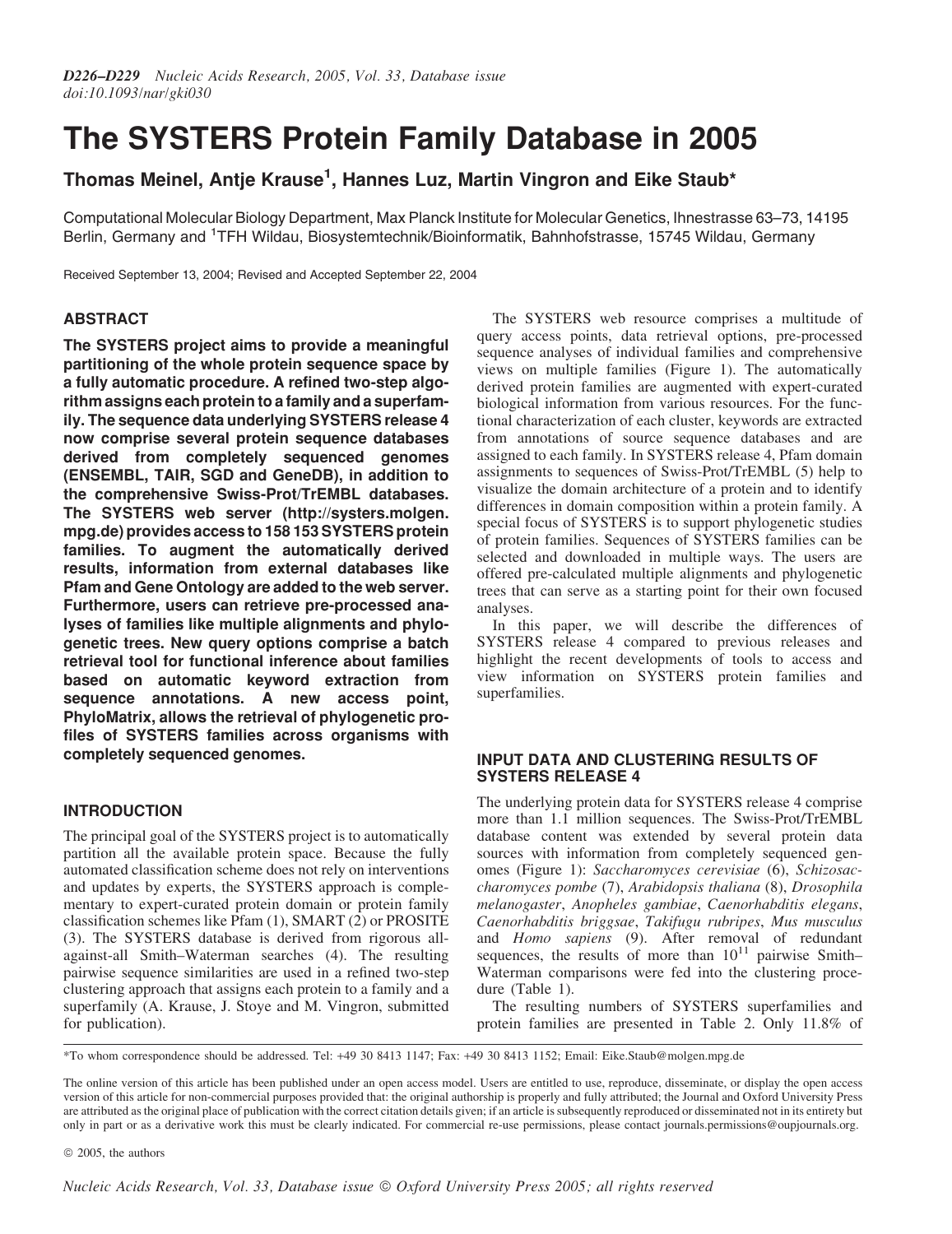

Figure 1. Information flow in SYSTERS. Left-hand side: publicly accessible protein sequence resources: input to SYSTERS. Four information levels in rows: top row, possible queries to the web server; second row, the SYSTERS database; third row, output features; and bottom row: analysis options. In black: new in SYSTERS release 4.

Table 1. Characteristic data of SYSTERS all-against-all search and clustering procedure for the number of sequences obtained from source databases and used in the two pre-processing steps are given

| Input<br>Numbers of<br>sequences | Sequence quality; usage in SYSTERS procedure                                                |  |  |  |
|----------------------------------|---------------------------------------------------------------------------------------------|--|--|--|
| 1168498                          | Redundant sequences from all source databases<br>(for details see text)                     |  |  |  |
| $-139843$                        | Duplicated sequences: 100% identity, full length<br>of both sequences                       |  |  |  |
| $-59076$                         | Included sequences: 100% identity, full length of<br>shorter sequence                       |  |  |  |
| 969579                           | Non-redundant sequence set, used in<br>Smith-Waterman all-against-all searches              |  |  |  |
| $-423041$                        | Fragmental sequences: $\geq 80\%$ identity and $\geq 80\%$ of<br>length of shorter sequence |  |  |  |
| 546538                           | Non-redundant sequence set, used in clustering<br>procedure                                 |  |  |  |

The non-redundant sequence set results from the subtraction of identical and fragmental sequences.

sequences remained as singletons. The majority (74%) of multi-sequence families are 'perfect', meaning that all sequences in a family match with each other. Only 6.5% of the families are classified as 'overlapping': these families might harbour protein pairs that do not share homologous regions, but are linked indirectly via an intermediate protein that has distinct homologous regions in common with both. The protein family size is power-law-like distributed (10). There are few families with many sequences and many families with only a few sequences. This result complements earlier findings (11,12) on the mode of protein evolution.

### NEW FEATURES AND SERVICES

#### Information characterizing a SYSTERS family

For each protein family, SYSTERS provides a comprehensive overview of its member proteins and their annotations. On the entry page, users have access to more detailed information on protein annotations, sequences, multiple alignments, phylogenetic analyses, protein domains, taxonomic distribution and gene structure-related data (Figure 1).

In addition to pre-calculated multiple alignments by MView (13), the SYSTERS web server now offers multiple alignments and UPGMA trees generated using DIALIGN (14). The DIALIGN alignment incorporates all sequences in full length, colour-coded information on alignment quality and Pfam domain positions. From MView alignments we derived consensus sequences for each family. The database of consensus sequences can be queried by the user via BLAST (15) interface. SYSTERS provides a new wizard-like tool that allows a flexible selection of user-defined sequences. In this way, users can compile sequences of different SYSTERS families or user-supplied sequences. Subsequently, multiple alignment and UPGMA trees can be constructed using DIALIGN and viewed online.

We extracted frequently occurring keywords from all original protein annotations of a SYSTERS family. The keyword list represents a succinct functional description of a family, thus helping to infer functions of hypothetical proteins. We integrated further Swiss-Prot/TrEMBL annotations such as Gene Ontology (16) terms, InterPro (17) terms and Enzyme Commission (EC) numbers (18) that support function inference. A new batch-retrieval tool allows fast annotation of large protein sets. Users can supply a list of sequence database identifiers, e.g. from SWISS-PROT, and are offered to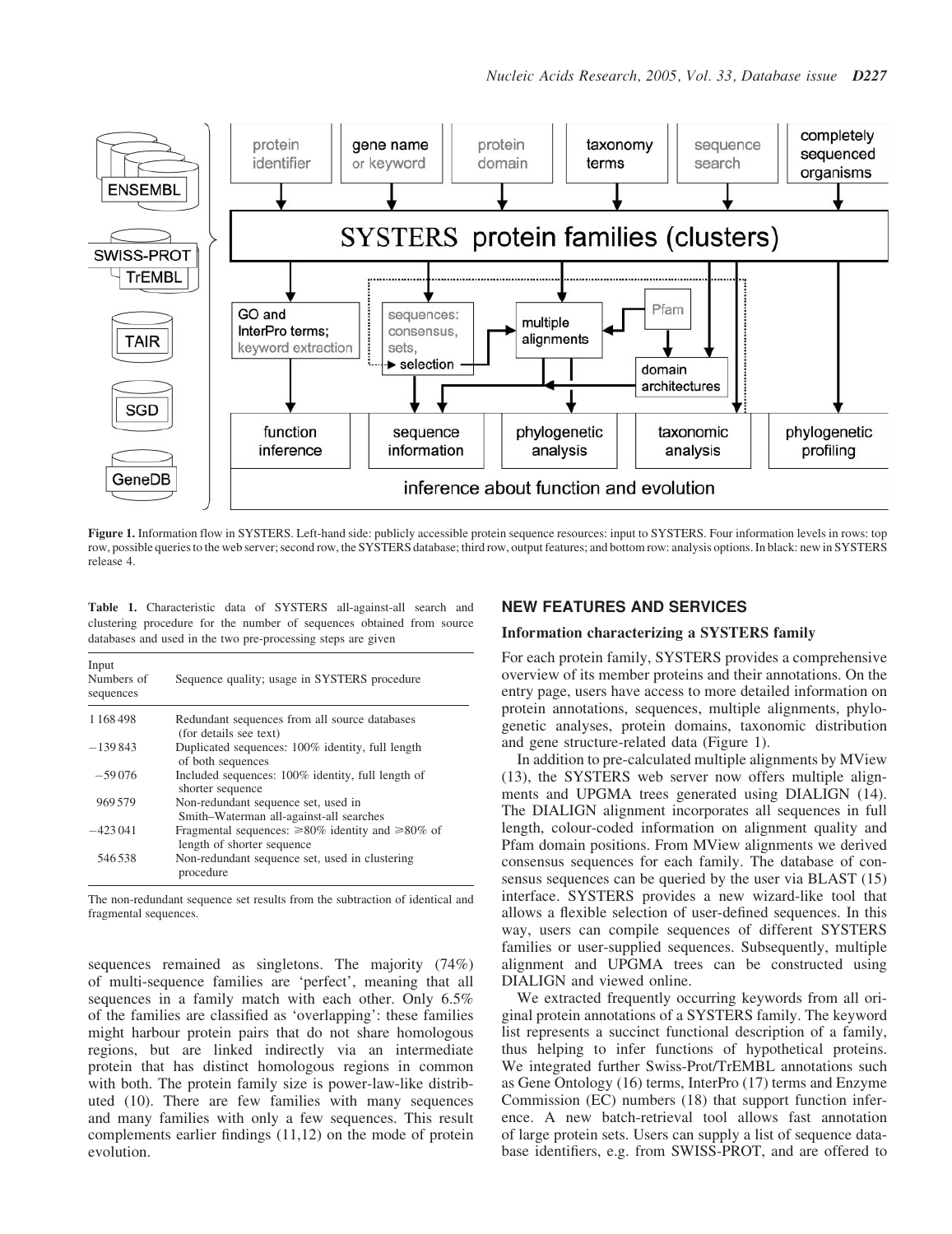Table 2. Characteristic data of SYSTERS all-against-all search and clustering procedure for the two clustering steps result in SYSTERS superfamilies and families

| Output superfamilies<br>Number of superfamilies Superfamily type |                                   | Number of sequences<br>Non-redundant Redundant |                         | Number of output families<br>to protein families | Cluster graph type                        | Number of sequences<br>Non-redundant Redundant |                               |
|------------------------------------------------------------------|-----------------------------------|------------------------------------------------|-------------------------|--------------------------------------------------|-------------------------------------------|------------------------------------------------|-------------------------------|
| 37488<br>110308                                                  | Multi sequence<br>Single sequence | 436230<br>110308                               | 1 0 3 0 9 6 9<br>137529 | 35 345<br>9355                                   | Perfect<br>Nested                         | 134 191<br>127036                              | 238717<br>265357              |
| 147796                                                           | Superfamilies                     | 546538                                         | 1 1 6 4 4 9 8           | 3131<br>110322<br>158 153                        | Overlapping<br>Single<br>Protein families | 174989<br>110322<br>546538                     | 526877<br>137547<br>1 168 498 |

Protein families are categorized according to the intra-family relationships between proteins: in perfect clusters all sequences match each other, in nested clusters at least one sequence matches all others, in overlapping clusters there is no sequence matching with all others.



Figure 2. PhyloMatrix: phylogenetic profiling based on SYSTERS protein families. (i) On the left: PhyloMatrix entry page with several options to access phylogenetic profiles: (a) by browsing, (b) by family selection or (c) by specification of an organism pattern. (ii) On the right: 45 phylogenetic patterns describe 99 protein families comprising ribosomal proteins. For the given example, protein families were pre-selected via the second option (b). The order of organisms in each pattern follows the same order in taxonomic tree of the query page. Selected profiles are sorted according to a hierarchical clustering of all profiles.

download a list of associated SYSTERS protein family IDs, extracted keywords and GO terms.

Protein domain positions of all Swiss-Prot/TrEMBL proteins as annotated in the Pfam database are now integrated into SYSTERS. Domain architectures of all proteins in a SYSTERS family are visualized and can easily be compared. This allows to pinpoint differences in domain architectures within the family that might indicate lineage-specific domain acquisitions or losses.

#### Taxonomy and phylogenetic profiling

We have integrated the taxonomic system as maintained by the NCBI (19) into SYSTERS and offer to visualize the distribution of protein family members over the taxonomic tree. This now allows users to select sequences of a subfamily specified by internal nodes of the taxonomic tree for further analysis. Additionally, it is possible to select all SYSTERS protein families that have (at least one/exclusively) member protein(s) within a user-defined taxonomic range.